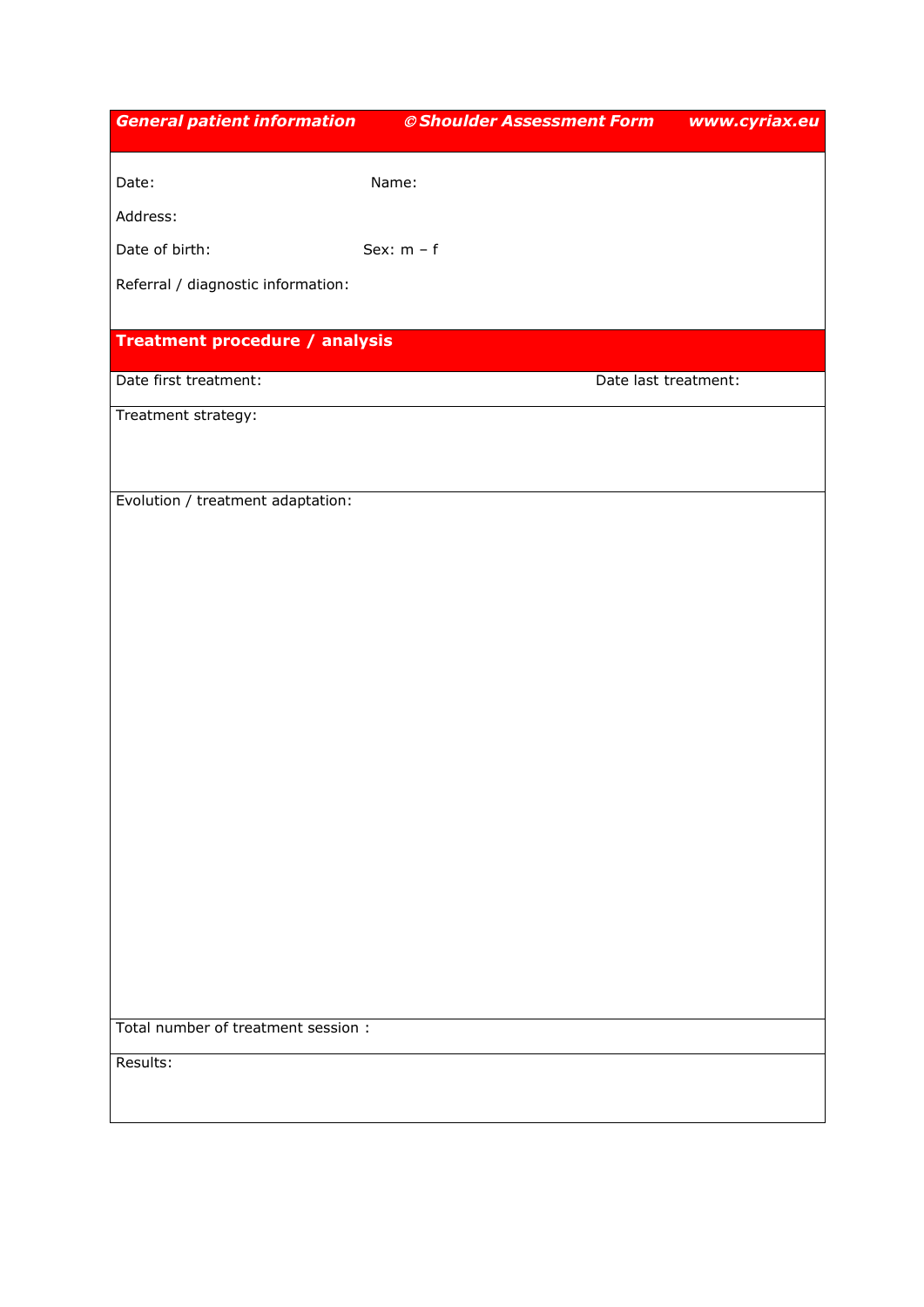**Specific history**

| What is your main complaint: pain - paraesthesia - limitation of movement<br>hypermobility - weakness |                     |                         |            |
|-------------------------------------------------------------------------------------------------------|---------------------|-------------------------|------------|
| <b>PAIN</b>                                                                                           |                     |                         |            |
| When did it start:                                                                                    |                     |                         |            |
| How did it start:                                                                                     |                     |                         |            |
| spontaneously                                                                                         |                     |                         |            |
| overuse                                                                                               |                     |                         |            |
| injury                                                                                                |                     |                         |            |
| describe                                                                                              |                     |                         |            |
|                                                                                                       |                     |                         |            |
| Can you lie on that side:<br>sleeping position                                                        |                     |                         |            |
| How can you influence the pain; what makes it worse or better:                                        |                     |                         |            |
|                                                                                                       |                     |                         |            |
|                                                                                                       |                     |                         |            |
|                                                                                                       |                     |                         |            |
|                                                                                                       |                     |                         |            |
|                                                                                                       |                     |                         |            |
| Evolution since the start: better-worse-unchanged                                                     |                     |                         |            |
| <b>Evolution</b>                                                                                      | Start $\rightarrow$ | Evolution $\rightarrow$ | <b>Now</b> |
| Where do you feel the<br>pain:                                                                        | S                   |                         |            |
| Does the pain spread<br>as far as the elbow<br>beyond the elbow                                       |                     |                         |            |
| Pain quality:                                                                                         |                     |                         |            |
| VAS score 0-10                                                                                        |                     |                         |            |
| constant-intermittent                                                                                 |                     |                         |            |
| at rest - at night                                                                                    |                     |                         |            |
| after activity                                                                                        |                     |                         |            |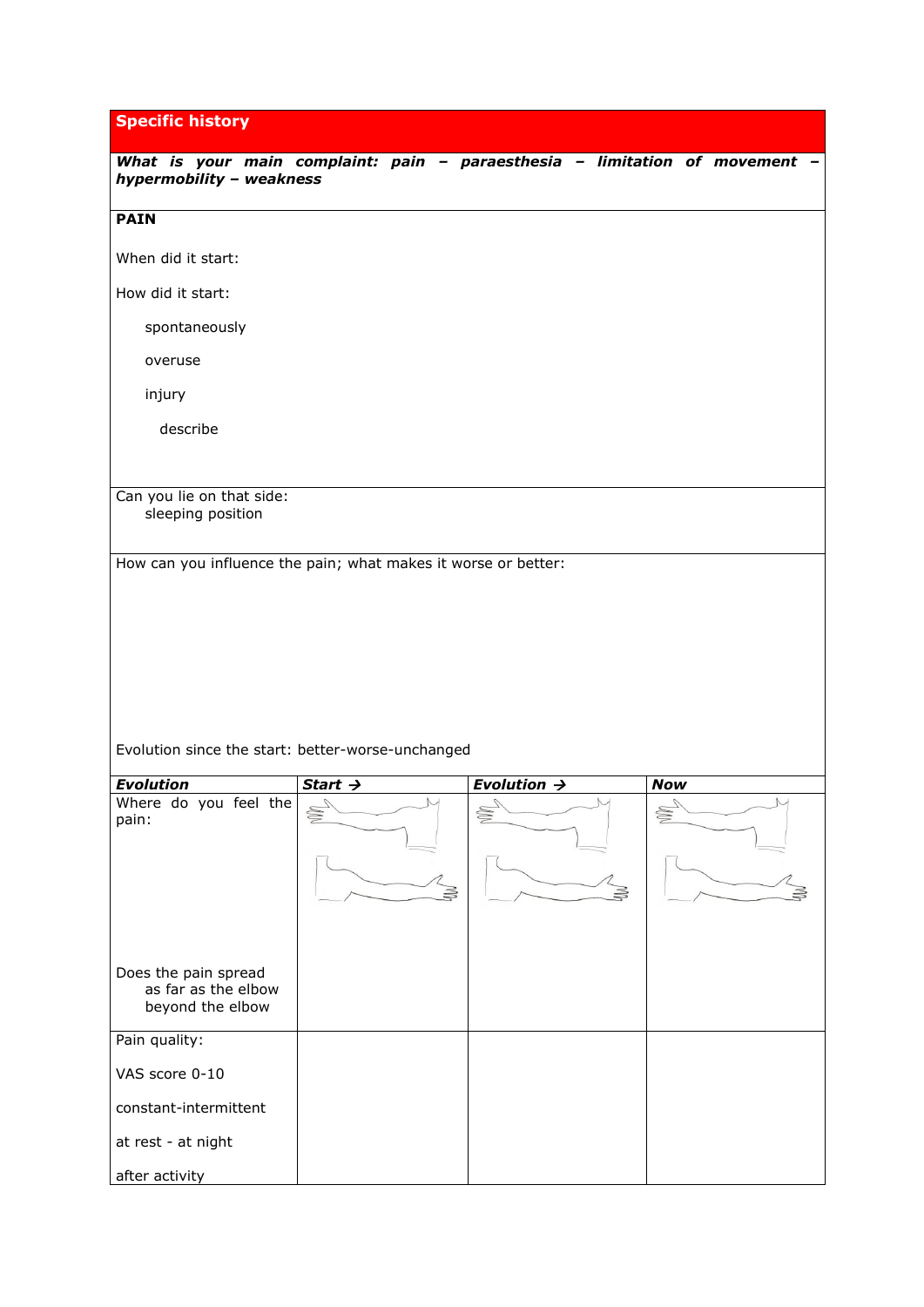| <b>PARAESTHESIA</b>                        |  |  |
|--------------------------------------------|--|--|
| Where:                                     |  |  |
| When:                                      |  |  |
| constant-intermittent<br>at rest- at night |  |  |

## **General history**

|  |  |  | Description of typical exertion during professional or leisure activities: |  |
|--|--|--|----------------------------------------------------------------------------|--|
|  |  |  |                                                                            |  |

| Off work                                          | Previous treatments |                                                         |             |
|---------------------------------------------------|---------------------|---------------------------------------------------------|-------------|
| since:                                            | when:               |                                                         |             |
|                                                   |                     |                                                         |             |
|                                                   |                     | what kind of treatment:                                 |             |
|                                                   |                     |                                                         |             |
|                                                   | results:            |                                                         |             |
|                                                   |                     |                                                         |             |
| affected                                          |                     | Are there any other joints   Medical imaging findings : |             |
| which:                                            |                     |                                                         |             |
|                                                   |                     |                                                         |             |
|                                                   |                     |                                                         |             |
|                                                   |                     |                                                         |             |
| Is it the first time you experience this problem: |                     |                                                         | Medication: |
|                                                   |                     |                                                         |             |
|                                                   |                     |                                                         |             |
|                                                   |                     |                                                         | Surgery:    |
|                                                   |                     |                                                         |             |

Special remarks: wasting ?

Deformity: sternoclavicular joint – clavicle – arcromioclavicular joint; left – right

Position of the scapula: caudal/lateral – scapula alata left – right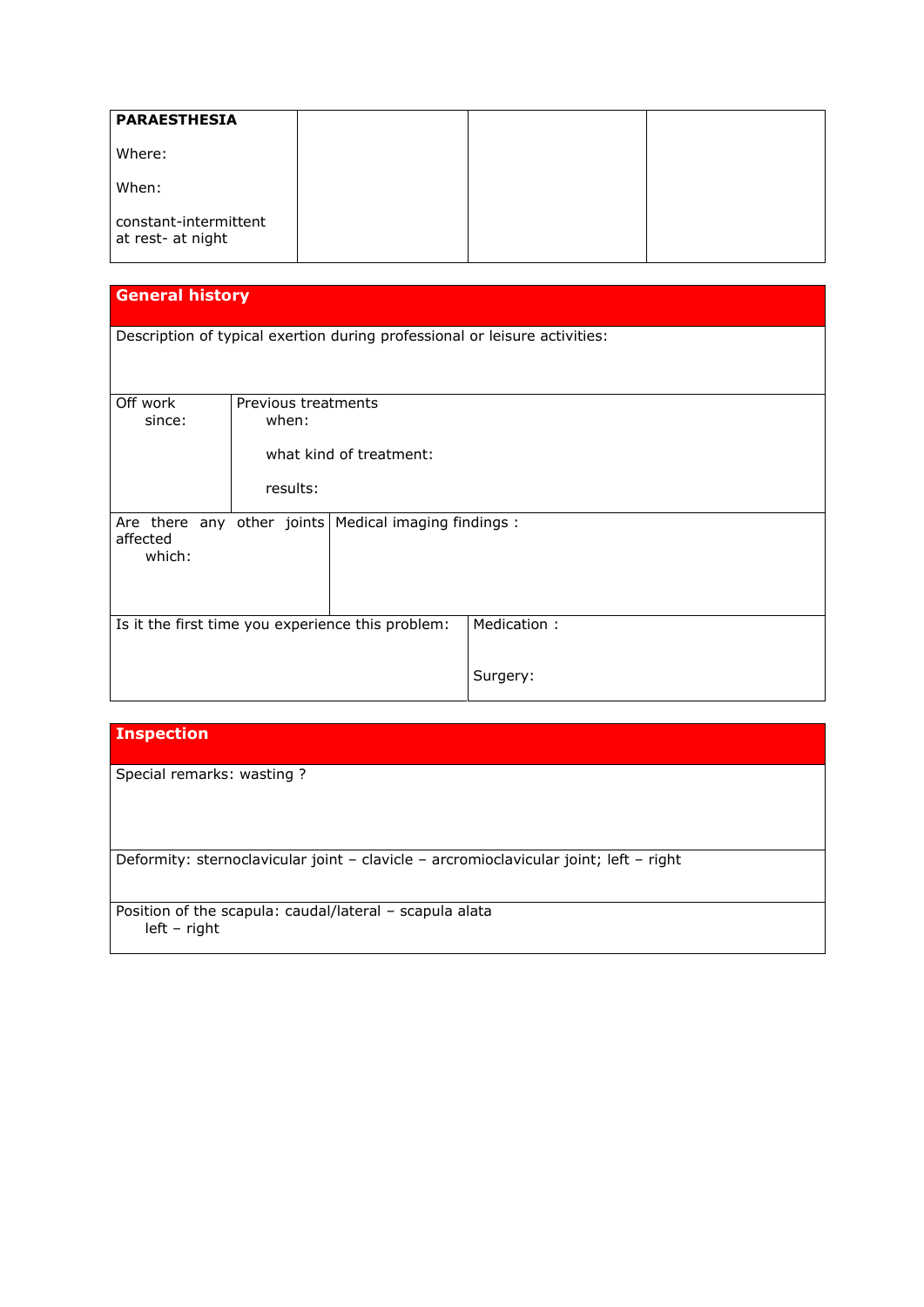## **Basic functional examination**

*Variables*: pain (where and when), ROM (normal, limited, excessive; in what degree), end-feel (normal, muscle spasm, harder) and weakness.

| Not painful / limited:                                               |      | Painful / limited: | $^{+}$          |                 |
|----------------------------------------------------------------------|------|--------------------|-----------------|-----------------|
| Slightly painful / limited: $+/-$<br>Very painful / limited:<br>$++$ |      |                    |                 |                 |
|                                                                      | Pain | <b>ROM</b>         | <b>End-feel</b> | <b>Weakness</b> |
| Pre-test pain at rest                                                |      |                    |                 |                 |
| A bilateral elevation                                                |      |                    |                 |                 |
| P elevation                                                          |      |                    |                 |                 |
| Painful arc                                                          |      |                    |                 |                 |
| P glenohumeral abd                                                   |      |                    |                 |                 |
| P lateral rotation                                                   |      |                    |                 |                 |
| P medial rotation<br>Painful arc $+$ or $-$                          |      |                    |                 |                 |
| R abduction                                                          |      |                    |                 |                 |
| R adduction                                                          |      |                    |                 |                 |
| R lateral rotation                                                   |      |                    |                 |                 |
| R medial rotation                                                    |      |                    |                 |                 |
| R elbow flexion                                                      |      |                    |                 |                 |
| R elbow extension                                                    |      |                    |                 |                 |

Remarks

what happens on repeated testing?

Variations in painful arc on elevation?

Any accessory tests?